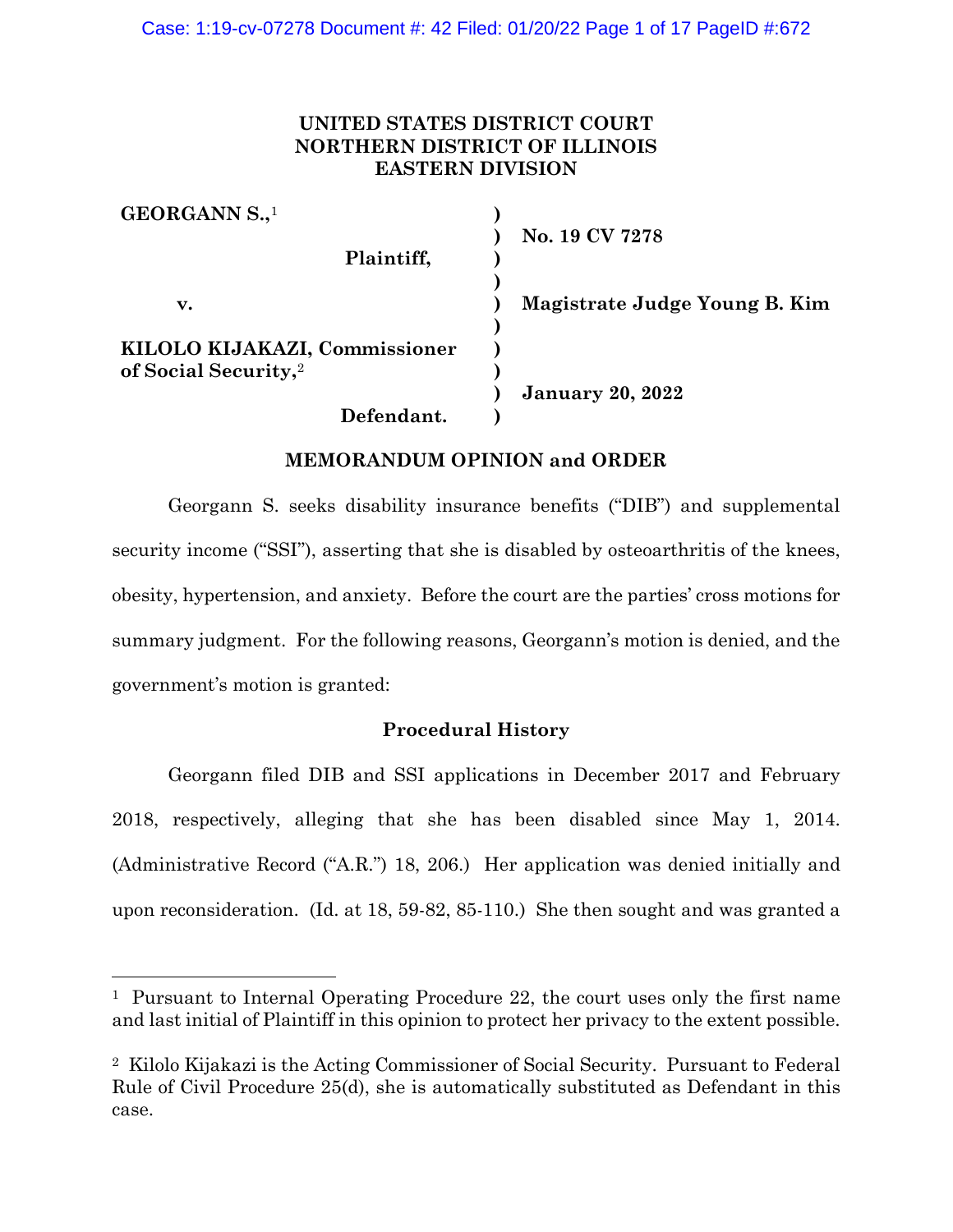# Case: 1:19-cv-07278 Document #: 42 Filed: 01/20/22 Page 2 of 17 PageID #:673

hearing before an Administrative Law Judge ("ALJ"). (Id. at 18, 133-34, 135-37.) After a hearing in January 2019 at which Georgann appeared with her attorney and a vocational expert ("VE"), (id. at 29-58), the ALJ concluded in March 2019 that she was not disabled, (id. at 14-23). Thereafter, Georgann filed this lawsuit seeking judicial review, and the parties consented to this court's jurisdiction. *See* 28 U.S.C.  $§ 636(c); (R. 10).$ 

### **Facts**

Georgann attended college and worked as a nurse from 1990 until May 1, 2014, when she stopped working because of knee pain from osteoarthritis, chronic fatigue, deafness in her right ear, and hypertension. (A.R. 63, 128, 235-36, 252, 257, 299.) As a result of her impairments, she alleges she is limited in her ability to lift, squat, bend, stand, walk, sit, kneel, and climb stairs. (Id. at 250, 252, 257.) She submitted documentary and testimonial evidence to support her DIB and SSI claims.

## **A. Medical Evidence**

Although Georgann alleges disability beginning in May 2014, there is no medical evidence in the record from that time through November 2017[.3](#page-1-0) (A.R. 20.) On December 21, 2017, Georgann visited her medical provider, reporting knee pain that had lasted "several years" and for which she wanted to receive disability benefits. (Id. at 75, 299, 311.) She was diagnosed with pain in both knees and anxiety, with onset dates for both conditions noted as December 21, 2017. (Id. at 311.) Georgann's

<span id="page-1-0"></span><sup>3</sup> The ALJ acknowledged in her 2019 decision that Georgann "did not have medical insurance until recently." (A.R. 21.)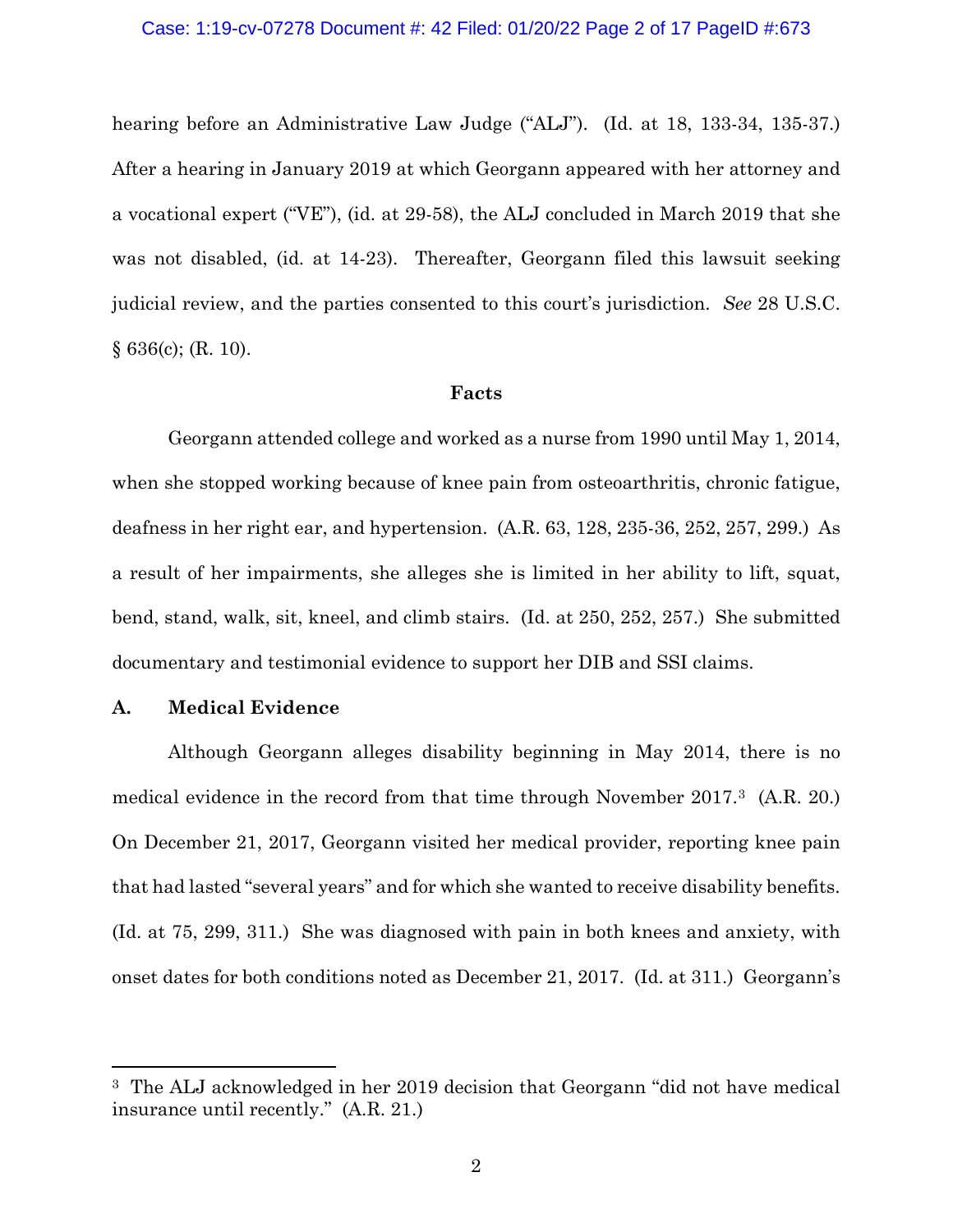## Case: 1:19-cv-07278 Document #: 42 Filed: 01/20/22 Page 3 of 17 PageID #:674

provider noted that she could "walk[] without restrictions" and exercise occasionally and listed the cause of her anxiety as "job loss." (Id. at 312.) A physical examination revealed "normal tone and motor strength," along with "no contractures, malalignment, tenderness, or bony abnormalities and normal movement of all extremities." (Id. at 313.) Her gait and station were "normal" and cranial nerves were "grossly intact." (Id.) She was found to be obese. (Id.)

Shortly thereafter, on December 27, 2017, Georgann had x-rays taken of both knees. (Id. at 318-21.) In the right knee, there was "mild joint space narrowing involving the medial compartment and moderate to severe joint space narrowing at the patellofemoral compartment." (Id. at 318, 320.) The left knee similarly had "moderate to severe joint space narrowing at the patellofemoral compartment." (Id.) The recorded impressions were "[r]ight knee medial and patellofemoral compartment osteoarthritis, moderate to severe at the patellofemoral compartment" and "[l]eft knee tricompartmental degenerative change, with arthritis moderate to severe at the patellofemoral compartment." (Id. at 319, 321.)

On March 10, 2018, Georgann appeared for internal medicine and psychological consultative examinations. (Id. at 322-24, 326-29.) During her internal medicine examination, Georgann reported knee buckling and pain of 8 out of 10 in severity, as well as anxiety with sleep difficulty. (Id. at 326.) The examiner noted that Georgann walked more than 50 feet without support and had a mildly antalgic gait. (Id. at 328.) She had mild left knee swelling and moderate tenderness in both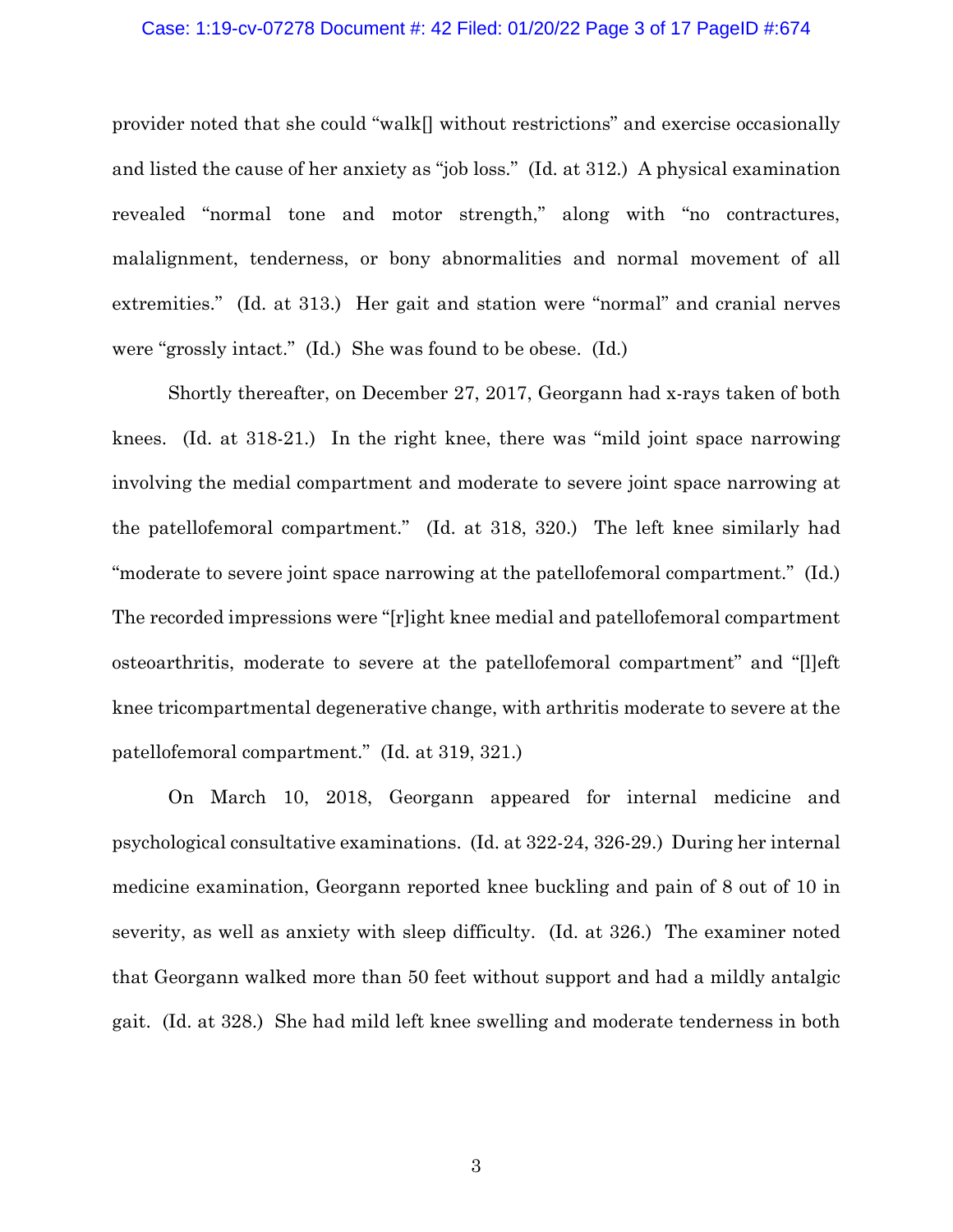## Case: 1:19-cv-07278 Document #: 42 Filed: 01/20/22 Page 4 of 17 PageID #:675

knees. (Id.) Her range of motion was normal and a straight leg test was negative. (Id.) She showed no signs of anxiety or depression. (Id.)

In her psychological examination, Georgann described her anxiety symptoms as including "sweaty palms" and "heart racing" and explained to the examiner that the "demanding nature of nursing" caused her anxiety. (Id. at 322, 324.) She said she was prescribed Xanax but could not afford to fill the prescription. (Id. at 322.) The psychological consultant diagnosed Georgann with unspecified anxiety disorder "per her history." (Id. at 324.)

In April 2018 Georgann again complained of bilateral knee pain and tenderness and was diagnosed with osteoarthritis. (Id. at 341.) She reported increased pain with walking. (Id. at 342.) On examination she had tenderness in both knees but normal range of motion, gait, and station and no bony abnormalities. (Id.) She was noted to be overweight and appearing anxious. (Id. at 343-44.) Her provider referred her to physical therapy, (id. at 357), which Georgann began in May 2018 to improve lower extremity strength and lessen pain, (id. at 383-84). At her initial physical therapy evaluation, Georgann reported her knee pain to be 0 out of 10 in severity at best and 5 out of 10 at worst. (Id. at 383.) She was discharged from physical therapy the following month after 10 treatment sessions. (Id. at 386.) In December 2018 Georgann experienced elevated heart rate and underwent diagnostic imaging of her chest, which revealed mild degenerative changes in the chest and spine. (Id. at 406, 410, 428-29.)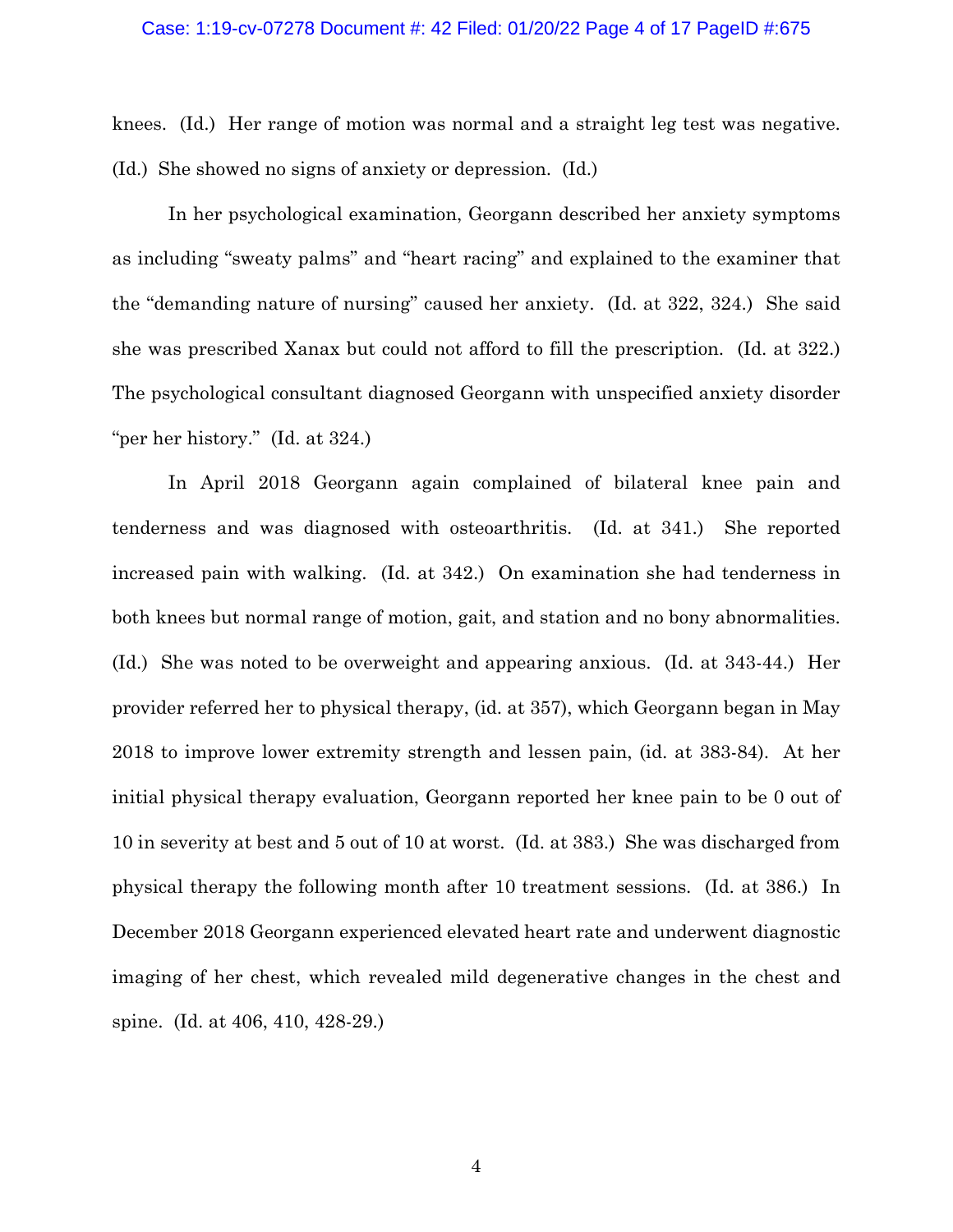# **B. Hearing Testimony**

Georgann testified at the hearing that she worked as a domestic helper for a neighbor from the time of her disability onset date in May 2014 through November 2017. (A.R. 35, 41.) Before that job, she worked as a nurse for a staffing agency, assisting patients with medications and other tasks at long-term care facilities and houses for small groups of developmentally disabled individuals. (Id. at 38-40.) Georgann said she cannot return to nursing because of her knee pain, chronic fatigue, and dizziness from blood pressure medication. (Id. at 51.)

In response to the ALJ's questions about treatment for her impairments, Georgann answered that she takes Tylenol and ibuprofen for her knee pain. (Id. at 42.) She testified that she avoids pain medications that may aggravate her high blood pressure. (Id.) With respect to her anxiety, Georgann said she was prescribed Xanax but "trie[s] to use it very sparingly" because of the "addictive nature of that drug." (Id. at 43-45.) Georgann acknowledged she received only one prescription for a twoweek supply of Xanax and that she has not asked for a refill but that she would do so. (Id. at 44.)

Georgann detailed her daily activities to include watching television, doing light housework, and cooking and driving short distances. (Id. at 47-49.) In terms of limitations from her impairments, Georgann testified that she can walk for only about 15 minutes and lift and carry "a little less than 10 pounds." (Id. at 48-49.)

A VE also testified at the hearing and described Georgann's past relevant work as that of a registered nurse, medium in physical exertion and as performed, and as

5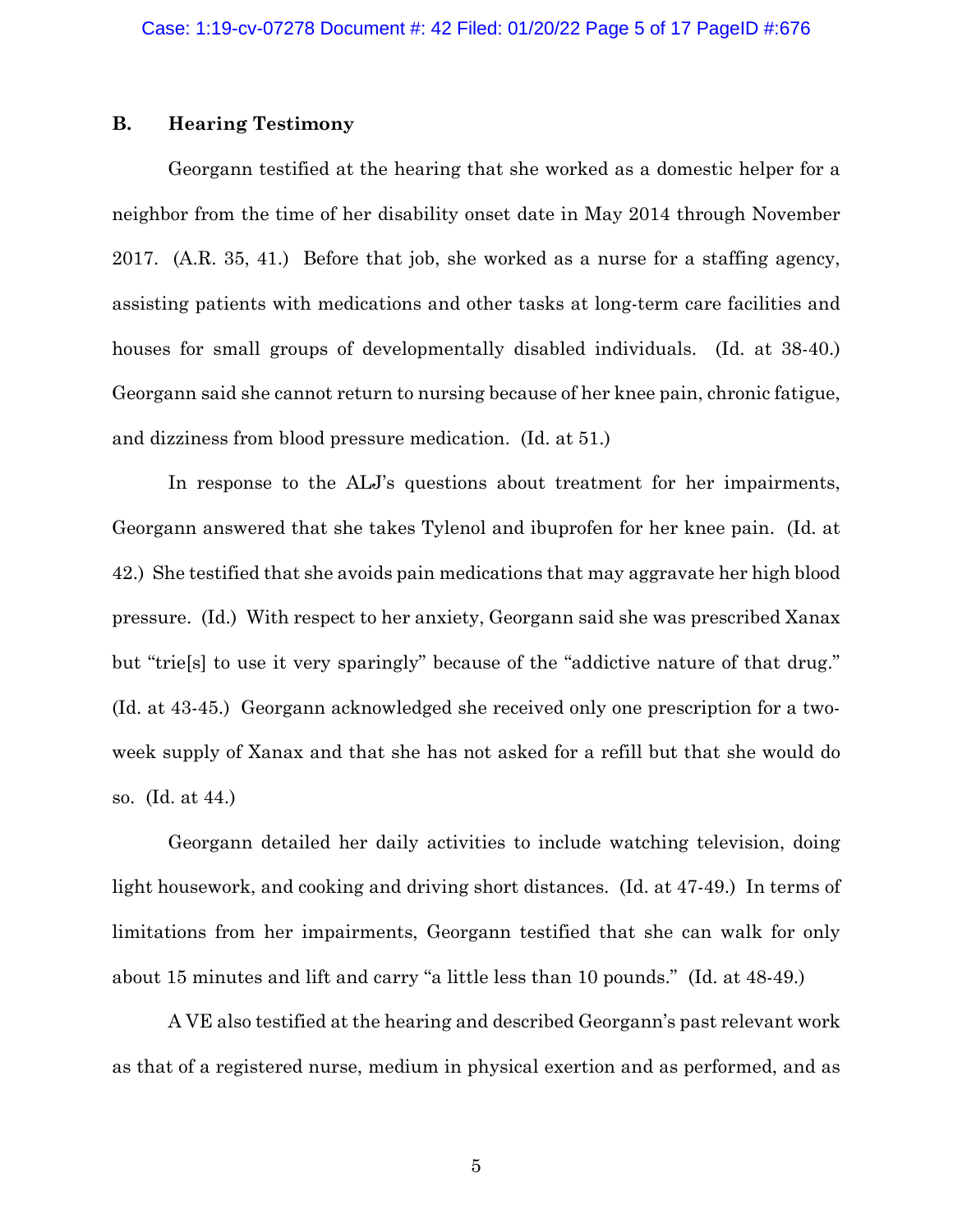## Case: 1:19-cv-07278 Document #: 42 Filed: 01/20/22 Page 6 of 17 PageID #:677

a home health nurse, medium in physical exertion but light as performed. (Id. at 53- 54.) During the VE's testimony, the ALJ confirmed with Georgann that when she worked for the nurse staffing agency, Georgann worked "quite a few" times as a nurse in a developmental home. (Id. at 54.) The ALJ then posed a series of hypotheticals to the VE regarding whether someone with a specific hypothetical RFC and Georgann's age, education, and past jobs could perform her past work. The first hypothetical concerned an individual with an RFC for light work and exertional limitations, including occasional climbing, kneeling, crouching, and crawling and frequent but not constant pushing and pulling of foot controls. (Id. at 54-55.) In light of Georgann's work history, the VE testified that Georgann could perform her past work as a home health nurse at a light level as performed. (Id. at 55.) The ALJ then asked the VE whether his testimony was consistent with the Dictionary of Occupational Titles ("DOT"), and the VE responded affirmatively. (Id. at 55-56.) He added that his testimony was based also on "common knowledge in the field of vocational rehabilitation" and his personal knowledge from 30 years of experience in the field. (Id.) Georgann's attorney did not ask the VE about his past work testimony.

## **C. The ALJ's Decision**

The ALJ engaged in the standard five-step evaluation process in considering Georgann's DIB and SSI claims. *See* 20 C.F.R. § 404.1520(a). At step one the ALJ determined that Georgann had not engaged in substantial gainful activity between her May 1, 2014 disability onset date and the date of the ALJ's decision. (A.R. 16.) At step two the ALJ found that Georgann suffered from the severe impairments of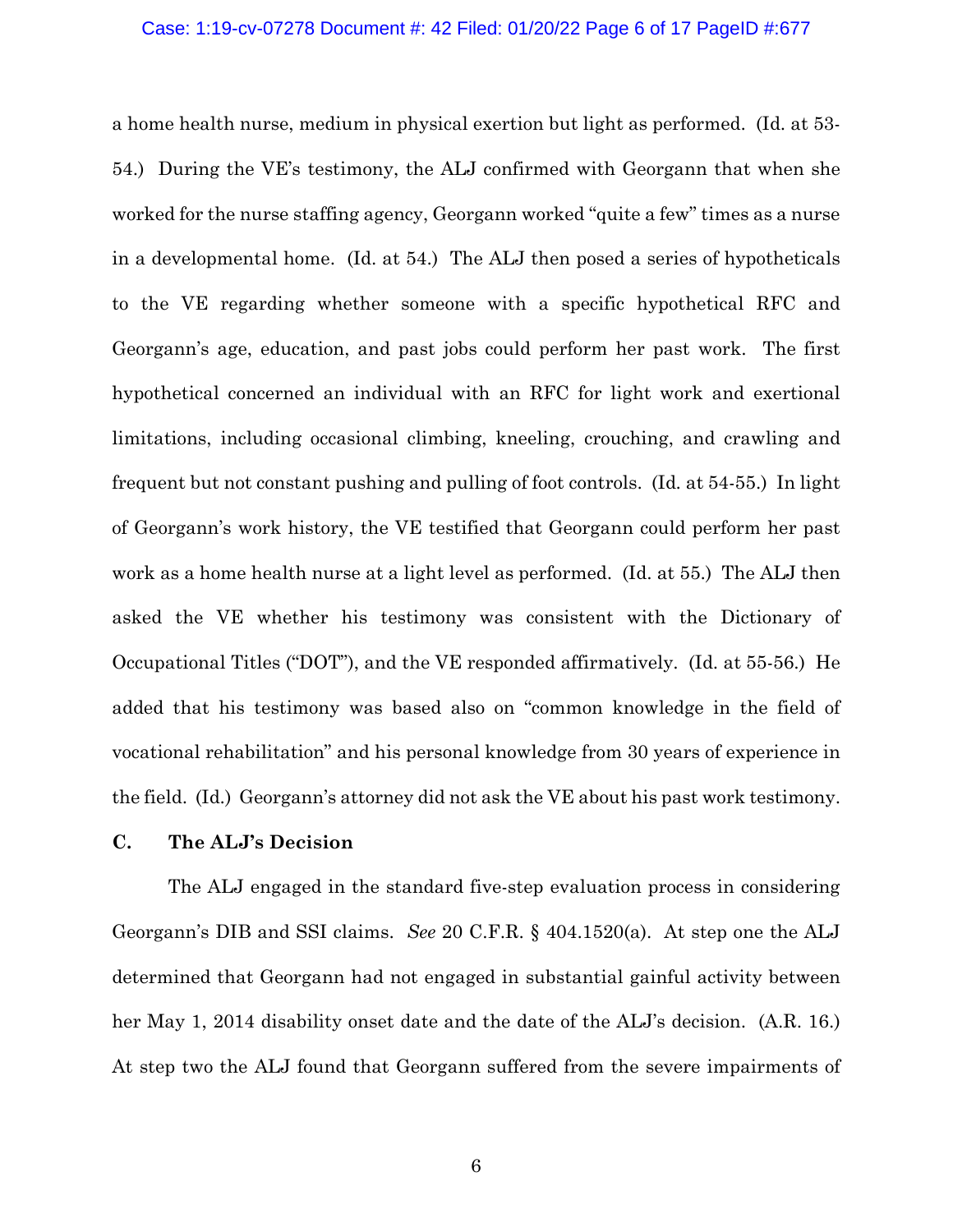## Case: 1:19-cv-07278 Document #: 42 Filed: 01/20/22 Page 7 of 17 PageID #:678

osteoarthritis of the knees and obesity, the medically determinable impairment of anxiety, and the non-severe impairment of hypertension. (Id. at 16-17.) At step three the ALJ determined that Georgann's impairments were not of listings-level severity. (Id. at 19.)

Before turning to step four, the ALJ determined that Georgann retained the RFC to perform light work, except that she can only occasionally climb, kneel, crouch, and crawl and frequently but not constantly push and pull foot controls. (Id.) In explaining her assessment, the ALJ pointed to the objective medical evidence, including diagnostic images and examinations, as well as medical treatment for her impairments and the opinions of agency consultants. (Id. at 20-22.) The ALJ deemed unpersuasive the opinion of a nurse practitioner who had examined Georgann twice because she failed to support her opinions with clinical findings and placed limitations that had "no basis in the medical records." (Id. at 22.)

The ALJ concluded at step four that Georgann could perform her past relevant work as a home health nurse as she actually performed it. (Id. at 22-23.) In so finding, the ALJ relied on the VE's testimony that such work is a skilled job that Georgann performed at the light exertional level. (Id. at 23.) Accordingly, the ALJ denied Georgann's claim for benefits. (Id.)

## **Analysis**

Georgann contends that the ALJ erred at step four by finding she could perform past relevant work as a home health nurse and by failing to proceed with the sequential evaluation to step five. (R. 37, Pl.'s Mem. at 2.) She also argues that the

7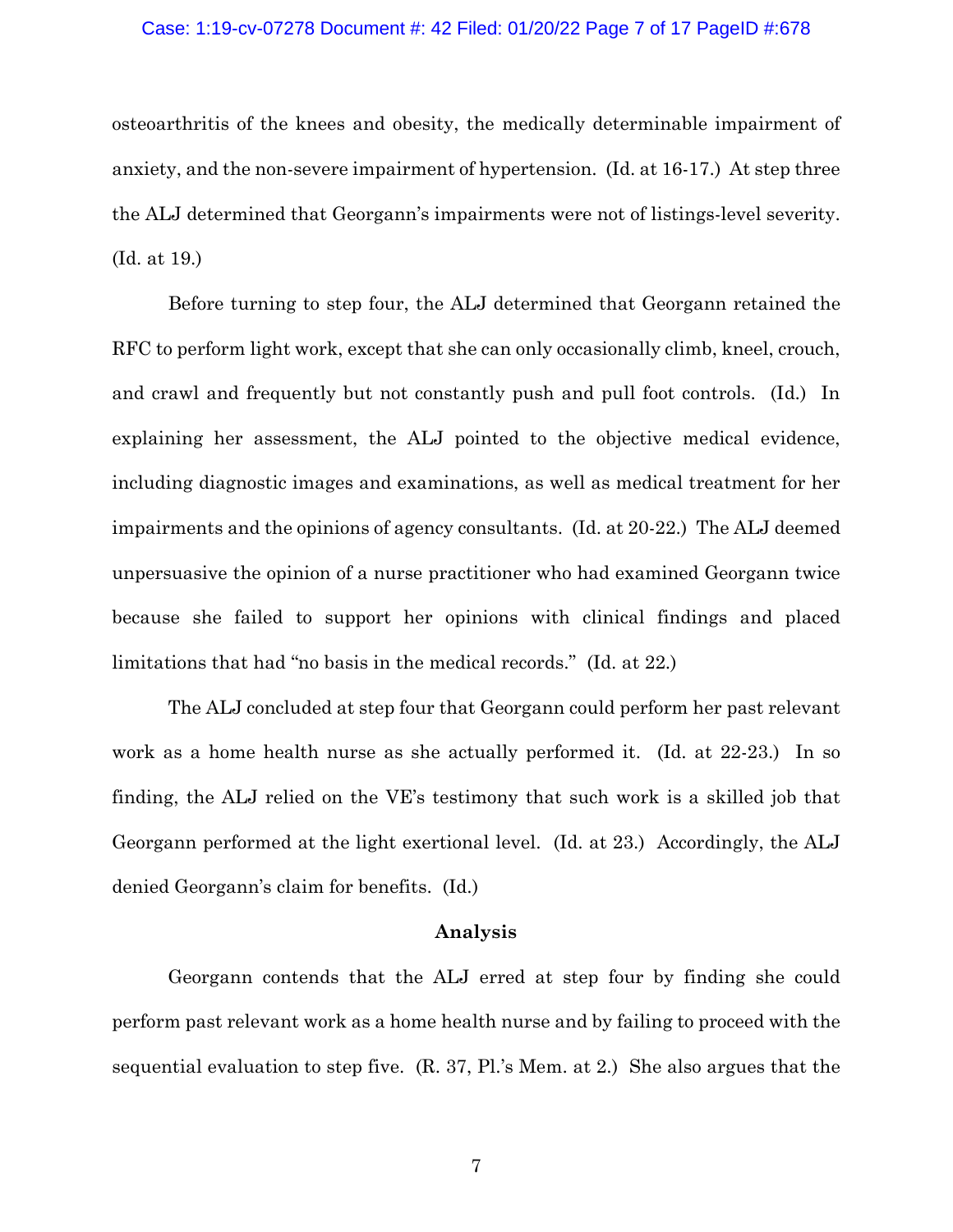## Case: 1:19-cv-07278 Document #: 42 Filed: 01/20/22 Page 8 of 17 PageID #:679

Appeals Council did not adequately consider medical imaging taken after the ALJ issued her decision. (Id.) When reviewing the ALJ's decision, the court asks only whether the ALJ applied the correct legal standards and whether the decision has the support of substantial evidence. *See Burmester v. Berryhill*, 920 F.3d 507, 510 (7th Cir. 2019). Substantial evidence is "such relevant evidence as a reasonable mind might accept as adequate to support a conclusion." *Biestek v. Berryhill*, 139 S. Ct. 1148, 1154 (2019) (quotation and citations omitted). This is a deferential standard that precludes the court from reweighing the evidence or substituting its judgment for that of the ALJ, allowing reversal "only if the record compels a contrary result." *Deborah M. v. Saul*, 994 F.3d 785, 788 (7th Cir. 2021) (quotation and citation omitted).

## **A. Past Relevant Work**

Georgann argues that the ALJ lacked substantial evidence to support her stepfour finding that Georgann could perform past relevant work as a home health nurse. (R. 37, Pl.'s Mem. at 8-9.) As the claimant, Georgann bears the burden of showing that her impairments preclude her from performing past relevant work. *Young v. Barnhart*, 362 F.3d 995, 1000 (7th Cir. 2004); *see also Barnhart v. Thomas*, 540 U.S. 20, 25 (2003) (stating that at step four claimant must show she cannot perform "previous work"). If Georgann can perform the requirements of her past relevant work "in the manner [she] performed it" despite her impairments, then she is not disabled. *Ray v. Berryhill*, 915 F.3d 486, 491 (7th Cir. 2019); *see also Barnhart*, 540 U.S. at 25. A VE may assist the ALJ in determining whether a claimant can perform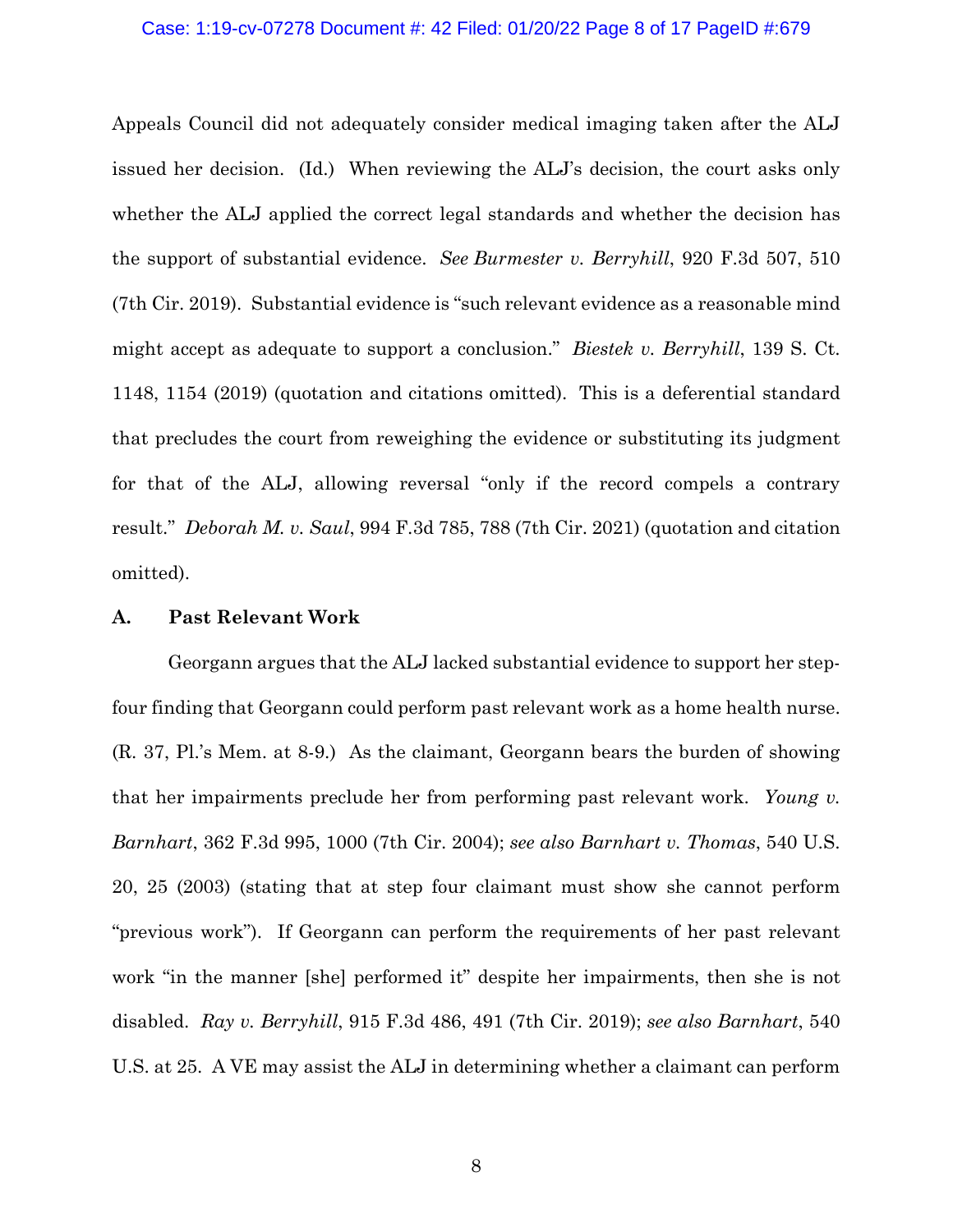## Case: 1:19-cv-07278 Document #: 42 Filed: 01/20/22 Page 9 of 17 PageID #:680

past relevant work by "testify[ing] objectively and impartially about the exertional requirements of various jobs." *Smith v. Berryhill*, No. 16 CV 5451, 2018 WL 4679584, at \*7 (N.D. Ill. Sept. 28, 2018).

Here the ALJ relied on the VE's testimony in finding that Georgann―subject to the limitations identified in the hypothetical presented, which mirrors the RFC assessed by the ALJ―could perform her past relevant work as a home health nurse as actually performed. (A.R. 23.) At the hearing the VE classified Georgann's past work as both a registered nurse, medium in exertion and as performed, and as a home health nurse, medium in exertion but light as performed. (Id. at 53-54.) When the ALJ asked the VE whether a person with Georgann's RFC could perform past relevant work with the limitations identified, the VE responded "[p]ossibly the home health being as performed at a light level not per the DOT, though, but as performed." (Id. at 54-55.) Based on the VE's testimony, the ALJ found that Georgann could perform her past home health nurse job as actually performed. (Id. at 23.)

Georgann challenges the ALJ's step-four finding on several grounds, arguing first that it rests on "misstatements of fact"—namely, that Georgann "worked as a home health nurse from 2009 to 2014." (R. 37, Pl.'s Mem. at 8-9.) Georgann contends that the record shows she instead worked as a registered nurse during this period "with some home health assignments that were light as performed." (Id.; see also R. 40, Pl.'s Reply at 6 (arguing Georgann "was hired, paid, and worked as a registered nurse" and only "[p]ortions of [the] job required her to perform home health nurse assignments, which were light as performed").) This distinction is significant, she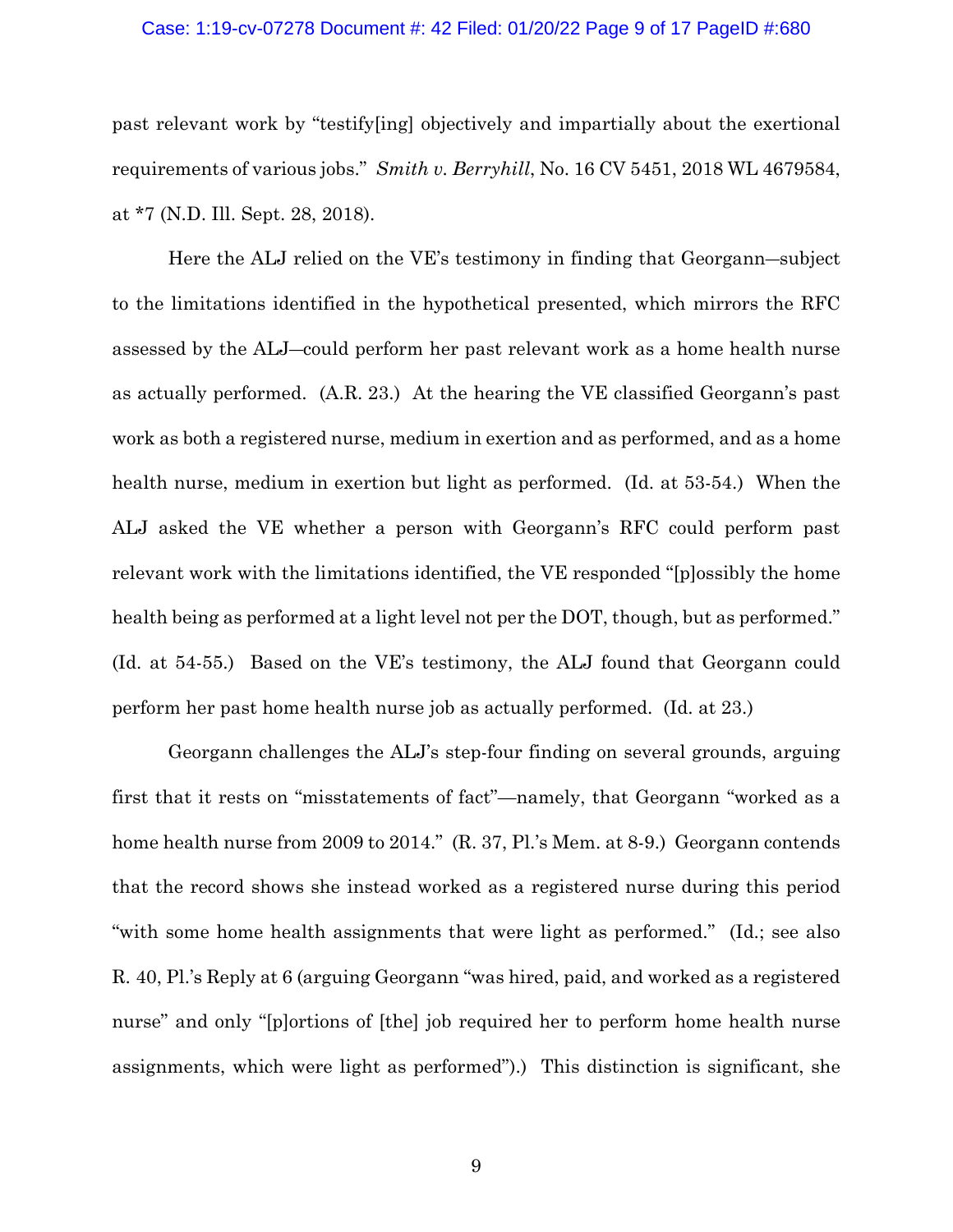#### Case: 1:19-cv-07278 Document #: 42 Filed: 01/20/22 Page 10 of 17 PageID #:681

says, because the VE found that her past work as a registered nurse was medium in physical exertion and as performed, and the ALJ's RFC limits her to light work. (R. 37, Pl.'s Mem. at 8-9.)

Georgann's argument rests on a fundamental misunderstanding of the stepfour inquiry. She relies on the form of her past work, as set forth in her job title, over the substance of the requirements of that work. (Id.) But what matters at step four is not simply the title of the past work but rather the mental and physical responsibilities associated with that work. *See Barnhart*, 540 U.S. at 24-25; 20 C.F.R. §§ 404.1520(f), 416.920(g). While Georgann insists that she worked as a registered nurse, and not as a home health nurse, the VE provided objective and impartial testimony finding otherwise. *Smith*, No. 16 CV 5451, 2018 WL 4679584, at \*7. In so finding, the VE considered Georgann's own testimony that during her employment with a nurse staffing agency from 2009 to 2014, she worked in developmental homes "quite a few times" and "very regular[ly]." (Id. at 53-54, 243.) The ALJ relied on the VE's characterization in determining that Georgann's past work included home health nurse from 2009 to 2014. (Id. at 23.) The court finds no error in the ALJ's factual statement.

Georgann's next argument—that the ALJ erred because Georgann had no past "standalone job" as a home health nurse and no job to which she may return—is flawed for similar reasons. (R. 40, Pl.'s Reply at 3, 6.) At step four the ALJ determines whether the claimant's abilities, as assessed in the RFC, match the requirements of past work—not whether the past job exists. *See Barnhart*, 540 U.S.

10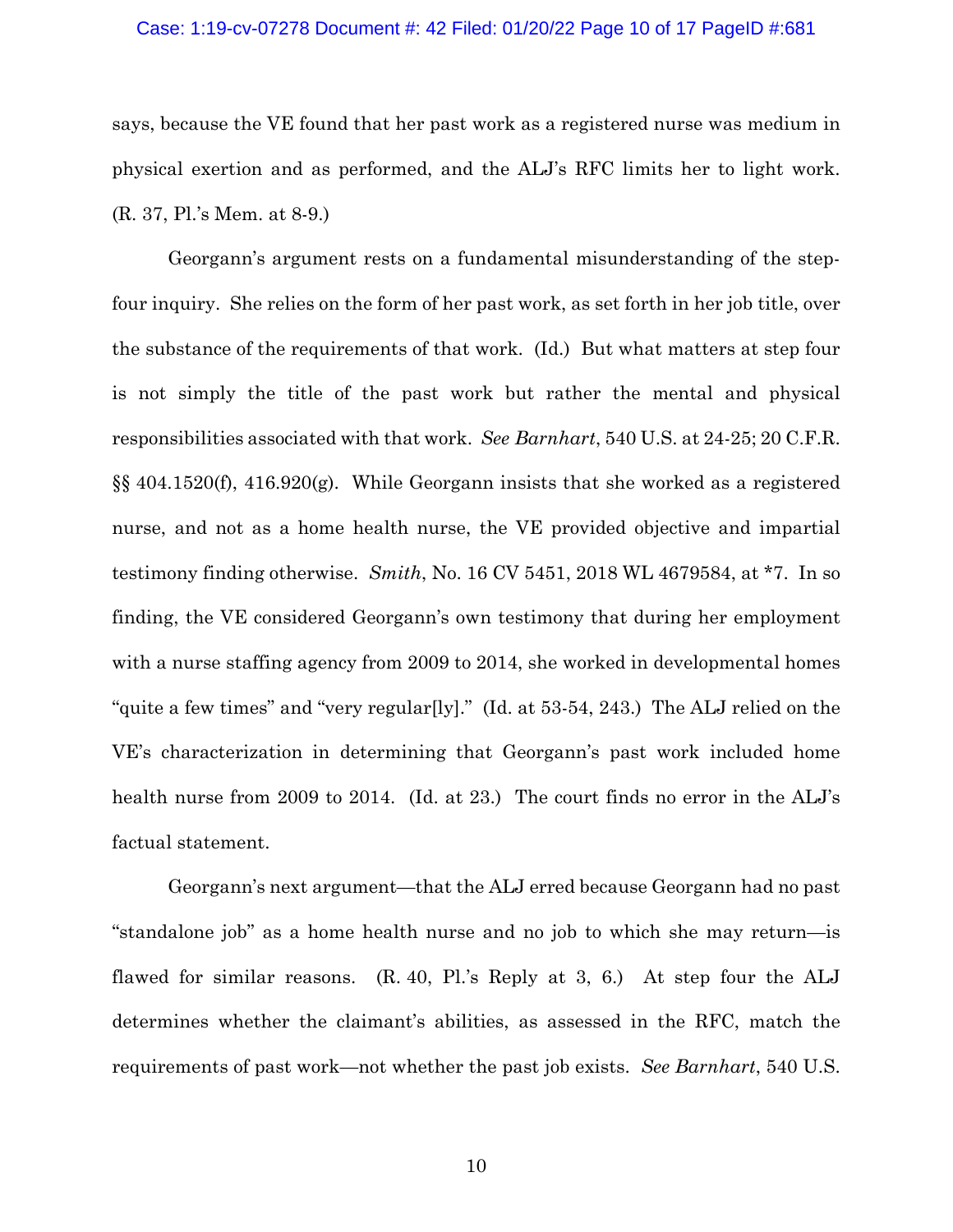#### Case: 1:19-cv-07278 Document #: 42 Filed: 01/20/22 Page 11 of 17 PageID #:682

at 22, 24-26 (rejecting disability claimant's argument that she was not able to perform past work where her prior job as elevator operator had been eliminated); 20 C.F.R. §§ 404.1520(f), 416.920(g). So long as Georgann was able to perform her past work as she actually performed it or as it is generally performed in the national economy, her disability claim fails. *See id*. § 404.1560(b)(2) (stating that VE "may offer relevant evidence . . . concerning the physical and mental demands of a claimant's past relevant work, either as the claimant actually performed it or as generally performed in the national economy"). Here the VE found that a person with Georgann's RFC could perform her past relevant work as a home health nurse as actually performed. (R. 39, Govt.'s Mem. at 4.) Thus, it matters not whether she has a job to which she may return. *See Barnhart*, 540 U.S. at 24-26. The VE's finding—that despite her limitations a person with Georgann's RFC could perform her past work as a home health nurse "in the manner [she] performed it"—was sufficient to support the ALJ's decision. *See Ray*, 915 F.3d at 491.

Georgann further contends the ALJ erred by finding she could perform past work where only a "mere[] possibility" existed that she could do so. (R. 37, Pl.'s Mem. at 9-10.) Specifically, when the ALJ asked the VE whether a hypothetical person with Georgann's RFC could perform past work, the VE responded "[p]ossibly the home health being as performed at a light level, not per the DOT, though, but as performed. The DOT says it has occasional crouching, kneeling, so it's not frequent; it's occasional." (A.R. 54-55.) Georgann seizes on the word "[p]ossibly" to argue that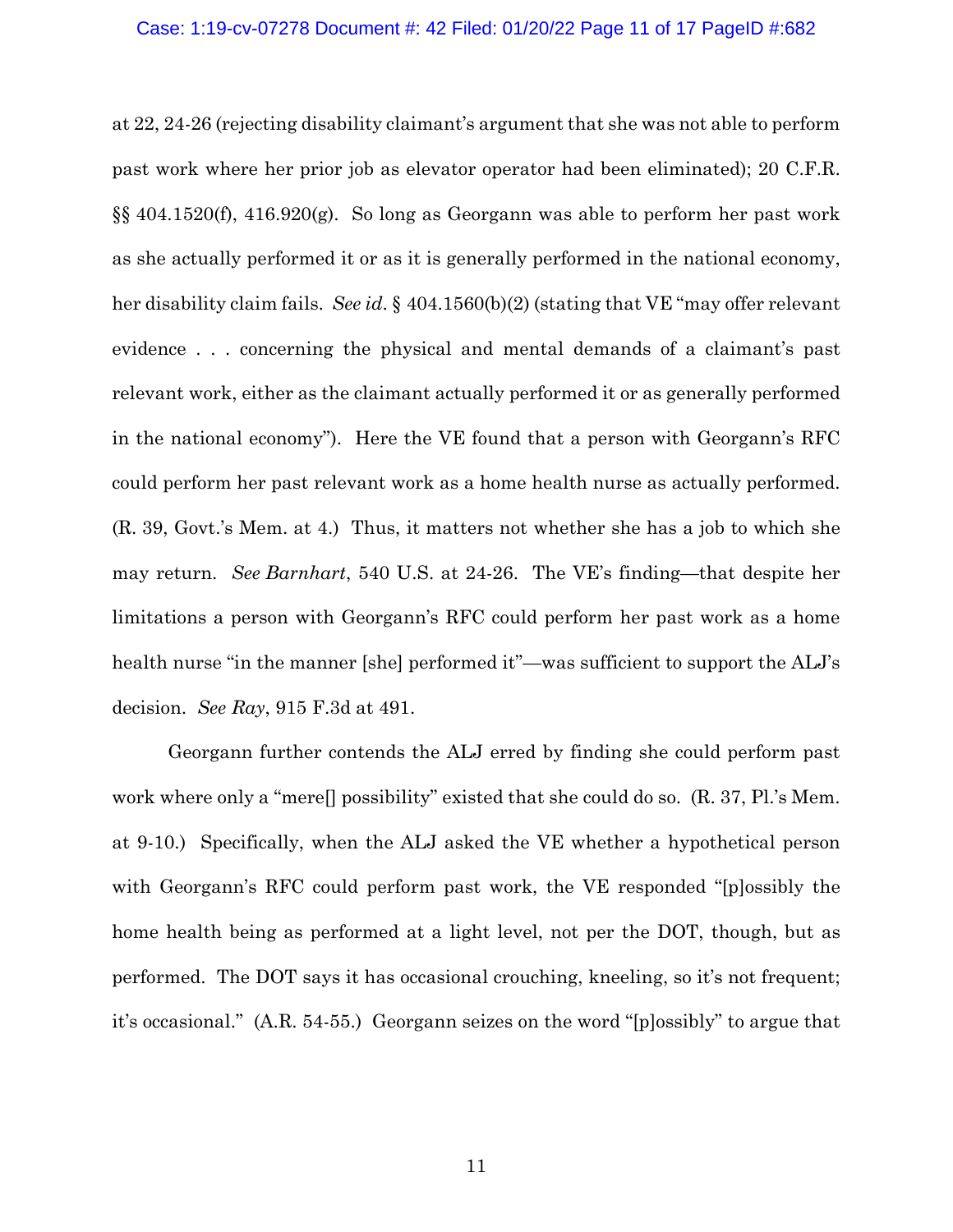# Case: 1:19-cv-07278 Document #: 42 Filed: 01/20/22 Page 12 of 17 PageID #:683

more certainty was required.<sup>[4](#page-11-0)</sup> (R. 37, Pl.'s Mem. at 10.) The court appreciates that the VE's testimony could have been clearer. But after using the word "[p]ossibly" the VE qualified his response by explaining that a person with Georgann's RFC could not meet the demands of past work as described in the DOT but that she could satisfy the requirements as actually performed. (A.R. 54-55.) To the extent Georgann perceived any ambiguity in the VE's testimony, as the party bearing the burden of proof at step four, her attorney could have cross examined the VE during the hearing for clarification. *See Young*, 362 F.3d at 1000. Having failed to do so, Georgann cannot now argue that the ALJ "misrepresented" such testimony. (R. 40, Pl.'s Reply at 3); *see Liskowitz v. Astrue*, 559 F.3d 736, 744 (7th Cir. 2009) (finding that ALJ was entitled to credit VE testimony where claimant did not object during hearing); *Donahue v. Barnhart*, 279 F.3d 441, 446-47 (7th Cir. 2002) (finding that ALJ may rely on unchallenged VE testimony regarding jobs claimant can perform).

Finally, Georgann argues that the ALJ improperly "conflate[d]" her ability to work as a domestic helper for her neighbor with her past work performing "occasional home health assignments." (R. 37, Pl.'s Mem. at 9.) During the hearing, however, the ALJ expressly stated that "[t]he job with the neighbor is not past work" and that she did not "need that described." (A.R. 40.) Additionally, when the VE testified that Georgann's past relevant work included working as a home health nurse, the ALJ

<span id="page-11-0"></span><sup>4</sup> Insofar as Georgann contends the ALJ was required to find that past work "exists in significant numbers," (R. 37, Pl.'s Mem. at 10), the Supreme Court has found such qualifying language (that work must exist in substantial numbers in the national economy) applies only at step five, *Barnhart*, 540 U.S. at 26.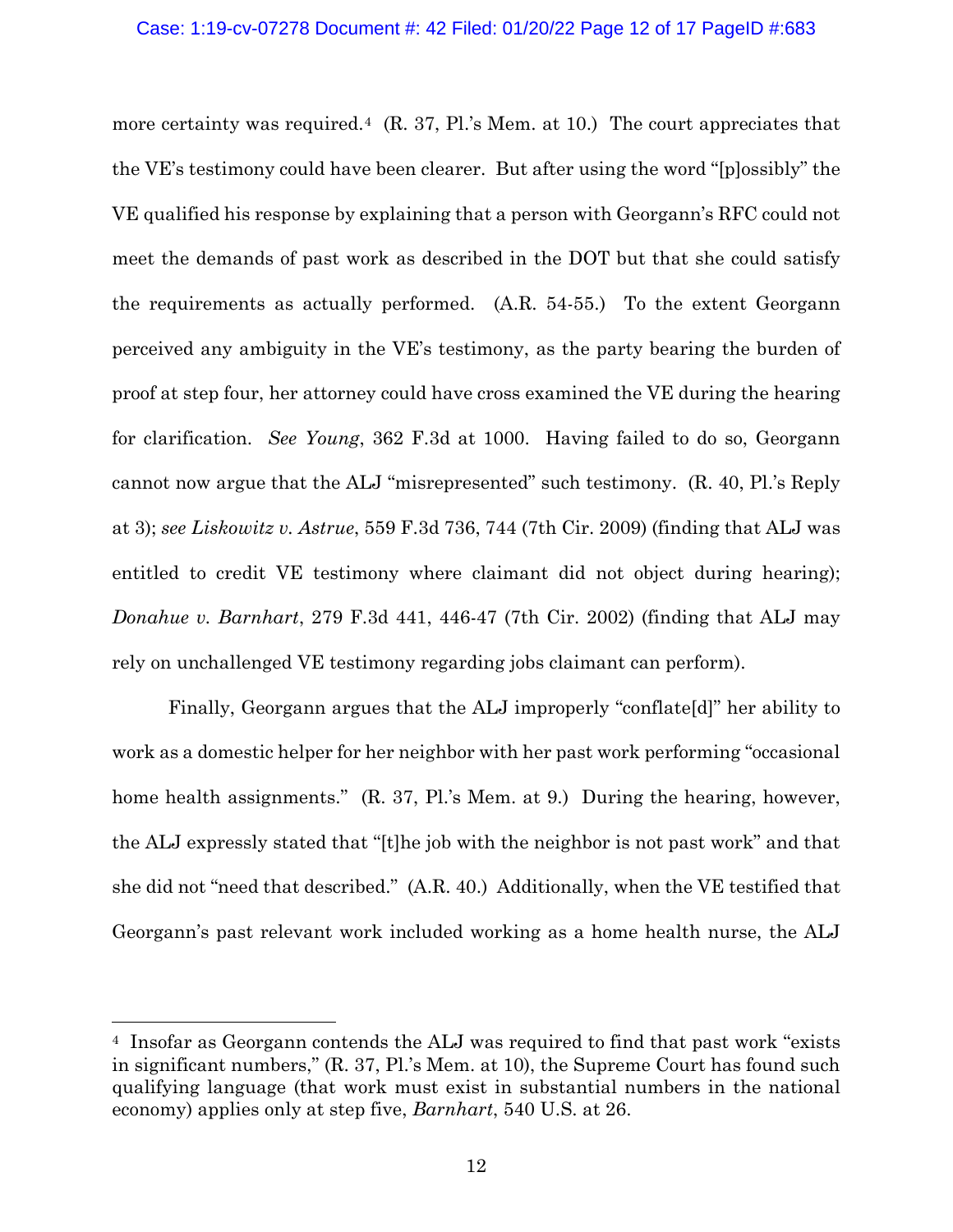#### Case: 1:19-cv-07278 Document #: 42 Filed: 01/20/22 Page 13 of 17 PageID #:684

asked Georgann how often she performed assignments in developmental homes versus nursing homes. (Id. at 54.) This line of questioning, which was followed by the VE's opinion that home health nurse qualified as past relevant work, (id. at 54- 55), confirms that the VE did not consider Georgann's work as a domestic helper as part of her past relevant work finding.

In considering Georgann's step-four argument, and in particular her challenge to the VE's use of the word "[p]ossibly" in his past work testimony, the court is mindful that Georgann bears the burden of showing that she cannot perform the requirements of past work. *Young*, 362 F.3d at 1000. Her attorney did not cross examine the VE regarding this issue during the hearing. And even in this appeal, Georgann makes clear that she is not contesting such testimony. (R. 40, Pl.'s Reply at 8.) The ALJ confirmed during the hearing that the VE's testimony was consistent with the DOT, "common knowledge," and the VE's own personal knowledge based on 30 years of experience as a vocational rehabilitator. (A.R. 55-56.) Accordingly, the court finds enough "relevant evidence as a reasonable mind might accept as adequate" to support the ALJ's past work determination. *Biestek*, 139 S. Ct.at 1154; *Taylor v. Kijakazi*, No. 21-1458, \_\_\_ Fed.4th \_\_\_ (7th Cir. Dec. 22, 2021) (noting that substantial evidence standard "is not a demanding requirement").

## **B. Step-Five Analysis**

Georgann argues that because the VE found only a possibility that she could perform past work, the ALJ was required to perform a step-five analysis to ensure sufficient work existed in the national economy that she could perform. (R. 37, Pl.'s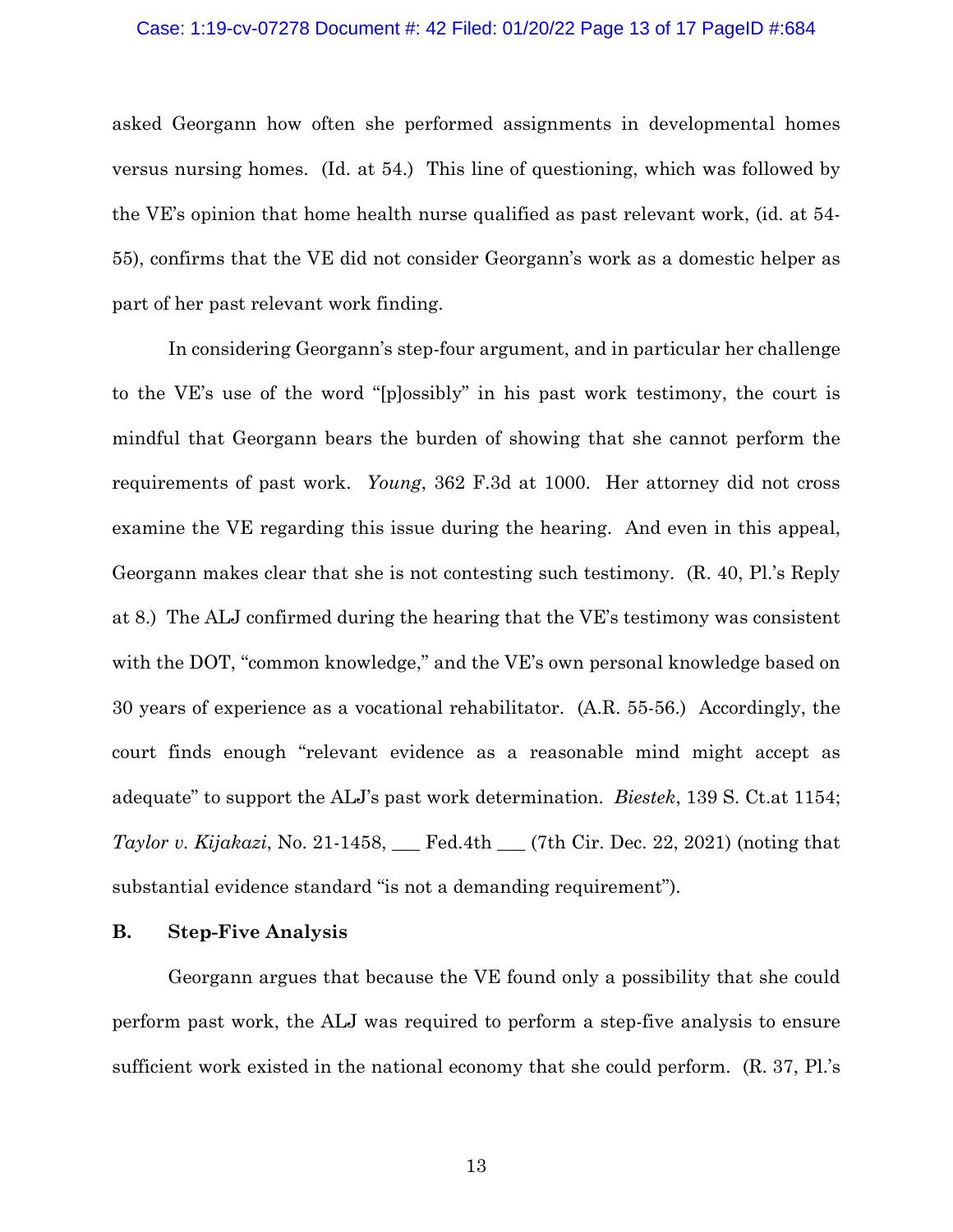### Case: 1:19-cv-07278 Document #: 42 Filed: 01/20/22 Page 14 of 17 PageID #:685

Mem. at 9-10.) Because the five-step evaluation is sequential, however, the ALJ "need not progress" to step five if she makes a "conclusive finding" at step four that the claimant can perform past relevant work. *Young*, 362 F.3d at 1000 (internal quotations omitted); s*ee also Brace v. Saul*, 970 F.3d 818, 820 (7th Cir. 2020) ("If a claimant cannot perform his previous work, the Social Security Administration bears the burden of showing that a significant number of other jobs are available to the claimant." (citation omitted)); 20 C.F.R.  $\S$  404.1520(a)(4) ("If we can find that [a claimant is] disabled or not disabled at a step, we make our determination or decision and we do not go on to the next step."). Where, as here, Georgann did not satisfy her burden at step four of showing she could not perform past relevant work, the ALJ was not required to perform a step-five analysis.[5](#page-13-0) *See Young*, 362 F.3d at 1000.

# **C. Post-Decision Evidence**

If remand is ordered, Georgann asks the court to direct the ALJ to consider the April 12, 2019 knee x-rays she submitted to the Appeals Council after the ALJ issued her March 2019 decision. (R. 37, Pl.'s Mem. at 11-13.) The x-rays captured standing (lateral and oblique) views of Georgann's knees, revealing "moderate degenerative joint space narrowing and spurring" but "no evidence of acute osseous injury" in either knee. (A.R. 8-9.) The Appeals Council found that the x-rays did not relate to

<span id="page-13-0"></span><sup>5</sup> For this reason the court need not reach Georgann's step-five argument that the ALJ unfairly "stopped a line of questioning" regarding the effects of her expired nursing license. (R. 37, Pl.'s Mem. at 10-11.) As the government explains, at step four social security guidelines instruct ALJs not to consider "whether the claimant has maintained licensure or currently meets the qualifications for licensure to do [past relevant work]." (R. 39, Govt.'s Mem. at 7 (citing POMS DI 25005.001C).)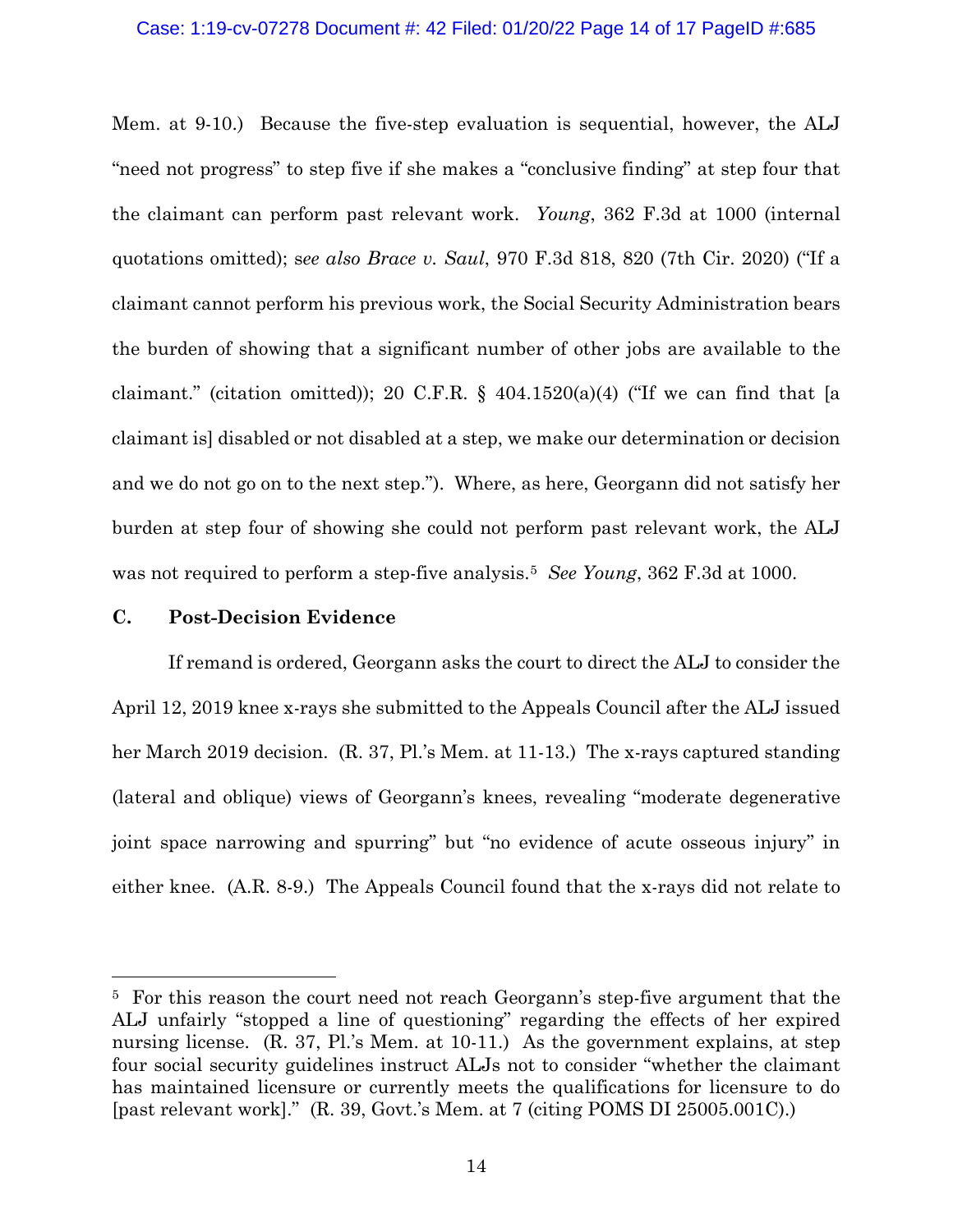## Case: 1:19-cv-07278 Document #: 42 Filed: 01/20/22 Page 15 of 17 PageID #:686

the applicable period and denied Georgann's request to review the ALJ's decision. (Id. at 1-2.) Georgann contends that the Appeals Council should have considered the evidence because she was "without medical insurance" before the ALJ issued her decision and there were no "weight-bearing x-ray[s]" of Georgann's knees in the record. (R. 37, Pl.'s Mem. at 11 (citing A.R. 25).) Without such evidence, the ALJ could not have "properly analyze[d] the possibility that obesity would exacerbate" her osteoarthritis, Georgann asserts. (R. 40, Pl.'s Reply at 9-10.)

The Appeals Council will consider newly submitted evidence only if it is "new, material, and relates to the period on or before the date of the hearing decision, and there is a reasonable probability that the additional evidence would change the outcome of the decision." 20 C.F.R. § 404.970(a)(5). The Appeals Council determined that the April 2019 x-rays did not satisfy this standard because they did not relate to the period on or before the ALJ's decision. *See Stepp v. Colvin*, 795 F.3d 711, 723 (7th Cir. 2015). The time-relevant requirement precludes claimants like Georgann from submitting post-hearing evidence unless it "shed[s] light on her impairments and disabilities from the relevant insured period." *Million v. Astrue*, 260 Fed. Appx. 918, 922 (7th Cir. 2008). The government argues that the April 2019 x-rays, which postdated the ALJ's decision by nearly a month, provided only an "isolated, momentary snapshot" of her condition at that time. (R. 39, Govt.'s Mem. at 8.) Based on the circumstances presented, this court agrees with the government. The April 2019 xrays alone—without evidence showing a change in Georgann's symptoms, diagnoses, or treatment—do not shed light on her impairments during the applicable period.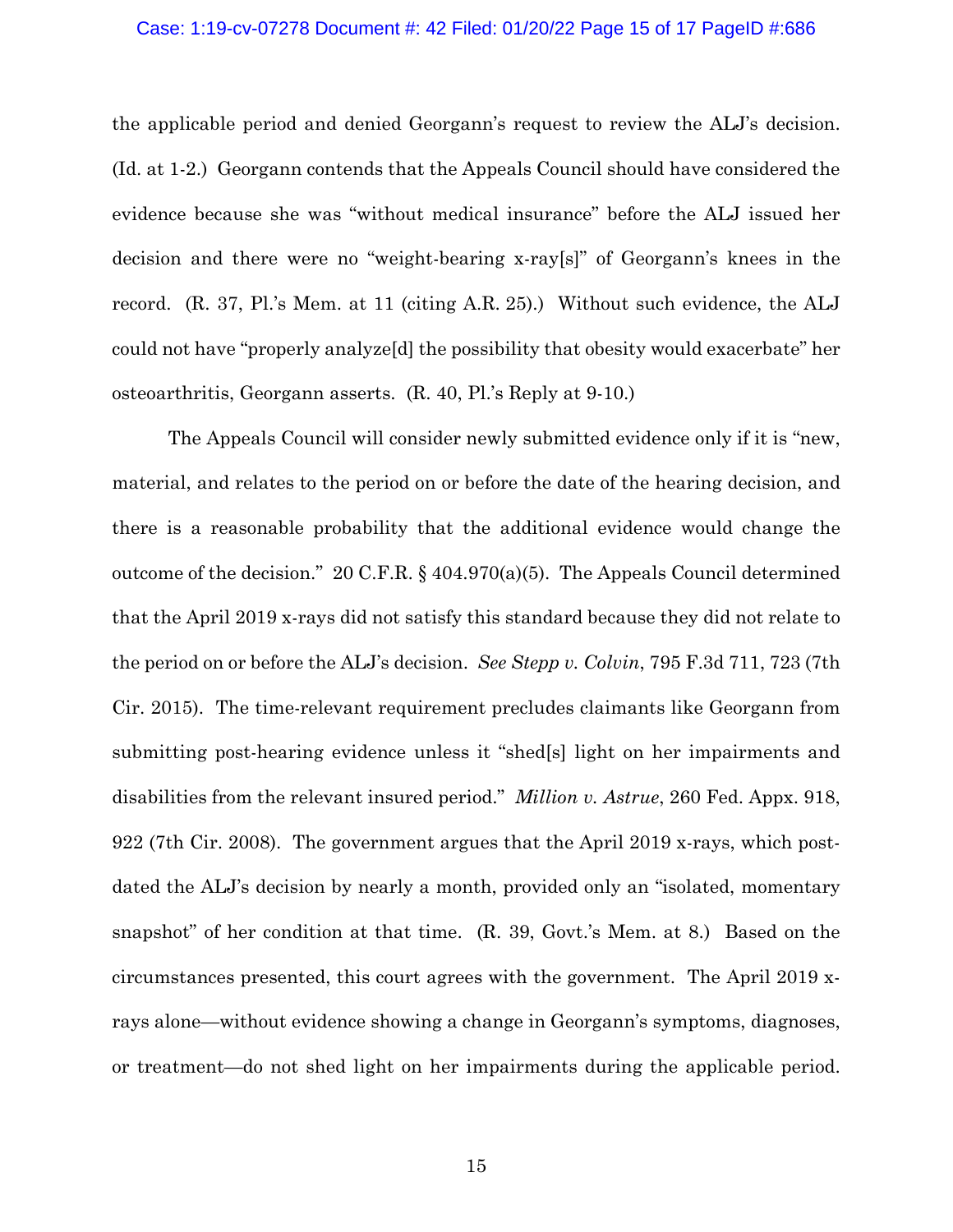*See Love v. Colvin*, No. 12 CV 7141, 2014 WL 2037158, at \*9-10 (N.D. Ill. May 16, 2014).

Even if the April 2019 x-rays satisfied the time-relevant requirement, the new evidence does not create a "reasonable probability" that the ALJ's decision would change. 20 C.F.R.  $\S$  404.970(a)(5). To be sure, the record considered by the ALJ included December 2017 bilateral knee x-rays. (R. 39, Govt.'s Mem. at 9.) The ALJ described those x-rays as revealing "medial and patellofemoral compartment osteoarthritis, moderate to severe at the patellofemoral compartment" in the right knee and "tri-compartmental degenerative change with arthritis moderate to severe at the patellofemoral compartment" in the left knee. (A.R. 20.) The April 2019 x-rays appear to show similar results―"moderate degenerative joint space narrowing and spurring" in both knees. (Id. at 8.) Given the "moderate to severe" osteoarthritis reported in the December 2017 x-rays, this court cannot say with any level of certainty—let alone reasonable probability—that the "moderate" degenerative changes noted in the April 2019 x-rays would have altered the ALJ's decision.

Further bolstering this finding is the ALJ's discussion of the December 2017 xrays, in which she addressed Georgann's osteoarthritis and "additional and cumulative effects of obesity." (Id. at 20-21.) Despite Georgann's reports of knee pain and tenderness and osteoarthritis diagnosis, the ALJ noted that Georgann treated her condition with ibuprofen and physical therapy. (Id.; see also id. at 237, 294.) Georgann continued to report "increased knee pain" and "feeling like her knees were going to buckle," but "minimal findings" on examination showed "normal gait and